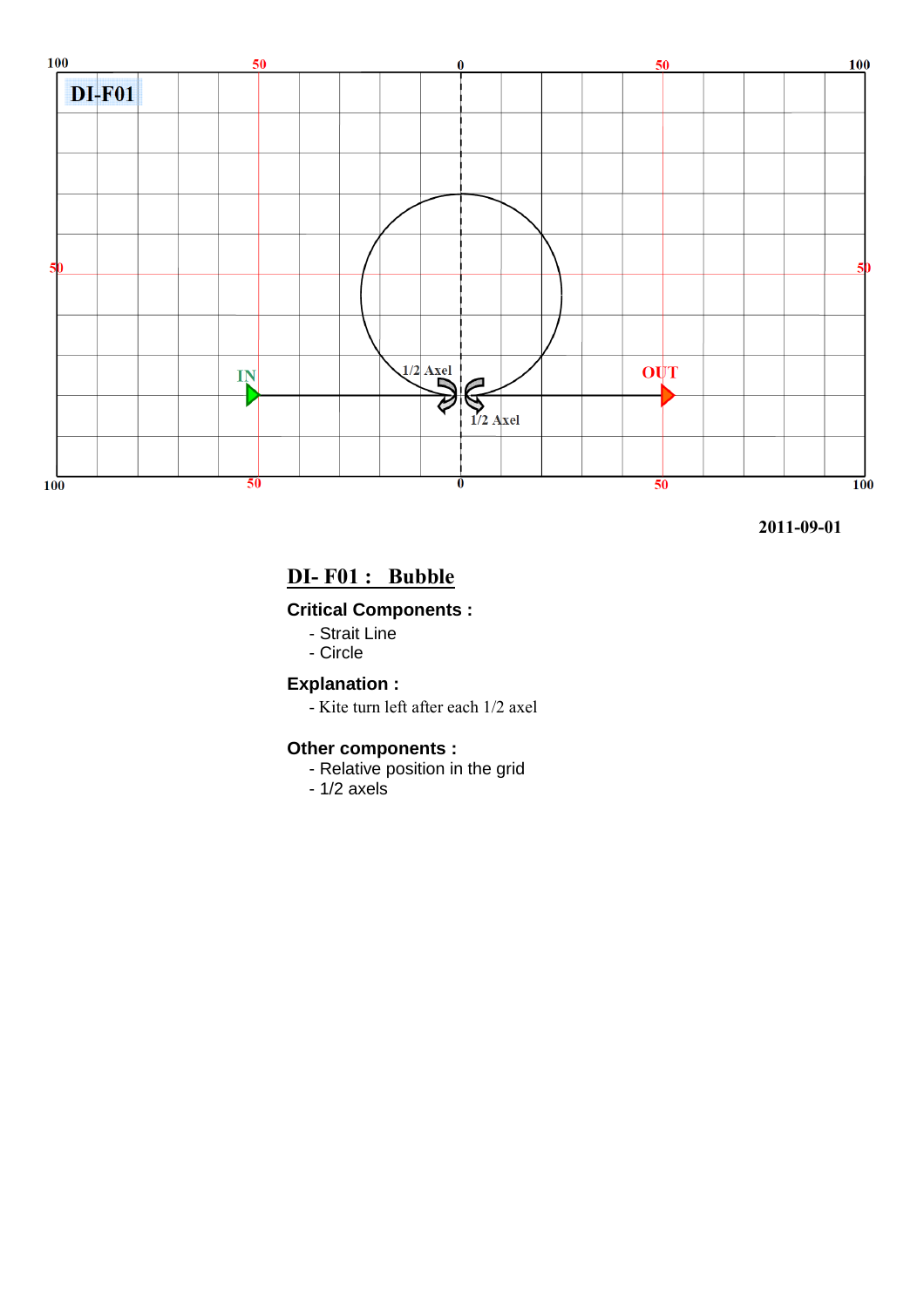

 **Version 2005-09-09** 

# **DI 03 – Circle Over Diamond**

### **Judges will Particularly Consider**

- Relative placement of components
- Relative size of components
- Parallel lines
- Angles
- Speed control

#### **Explanation**

The circle is directly above the diamond.

The diameter of the circle is the same as the width and height of the diamond.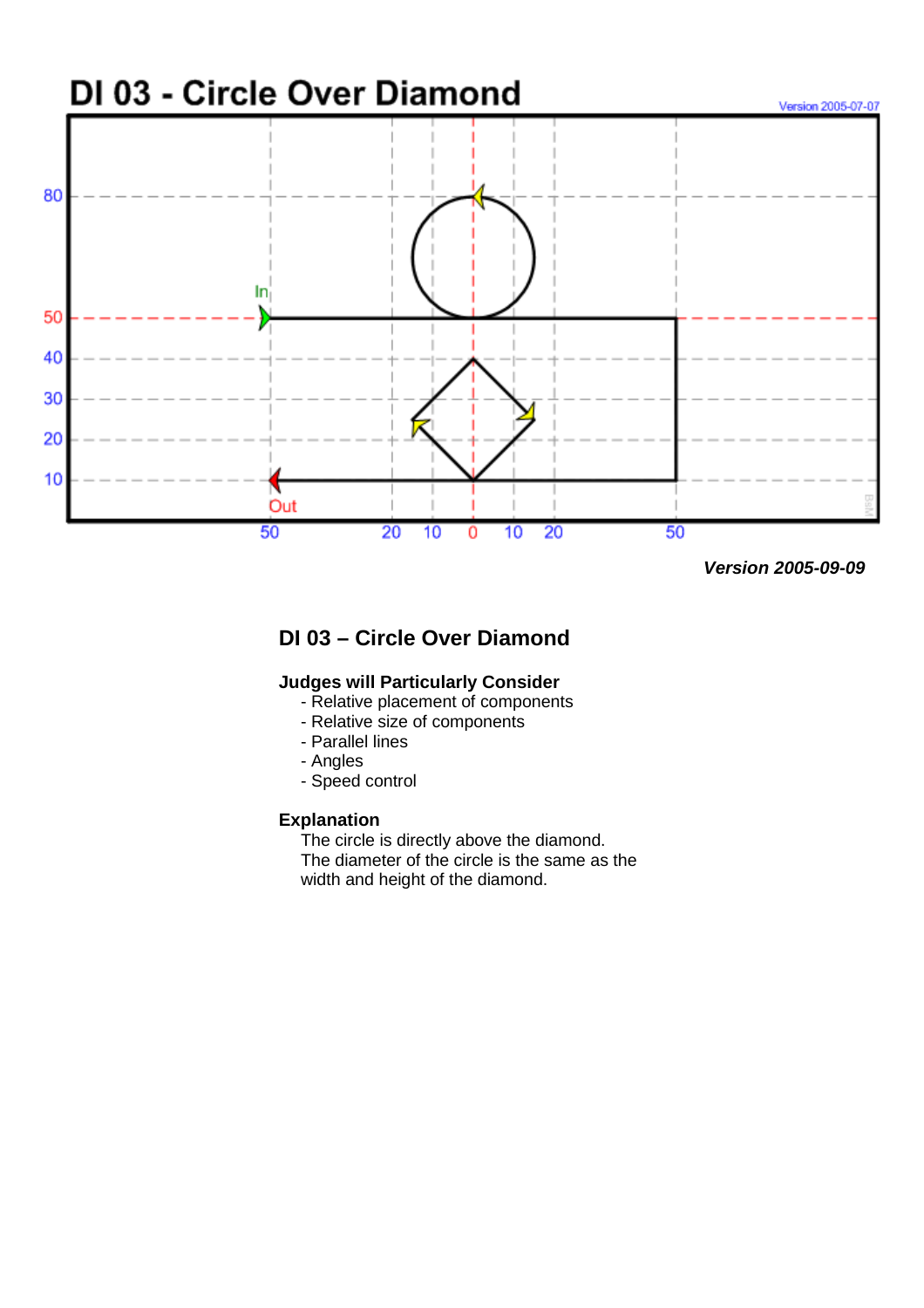

 **Version 2005-08-01** 

# **DI 11 – Split Figure Eight**

### **Judges will Particularly Consider**

- Relative placement of components
- Speed control
- Position within the precision grid
- Straight lines
- Arcs

## **Explanation**

The diagonal line is as shown.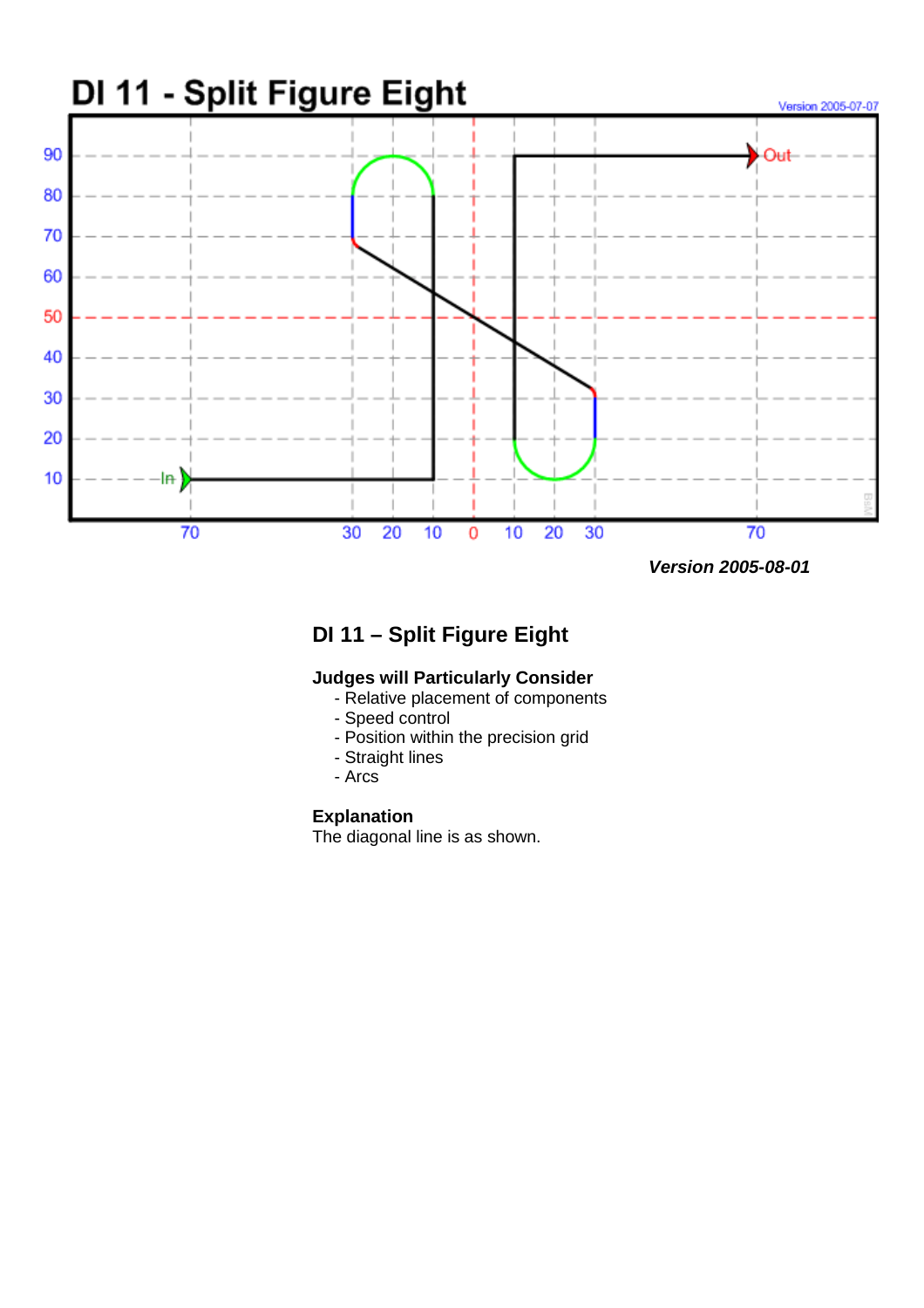

 **2005-08-01** 

**DI 13 – Steps Version** 

## **Judges will Particularly Consider**

- Horizontal lines
- Vertical lines
- Position within the precision grid
- Relative size of components
- Speed control

## **Explanation**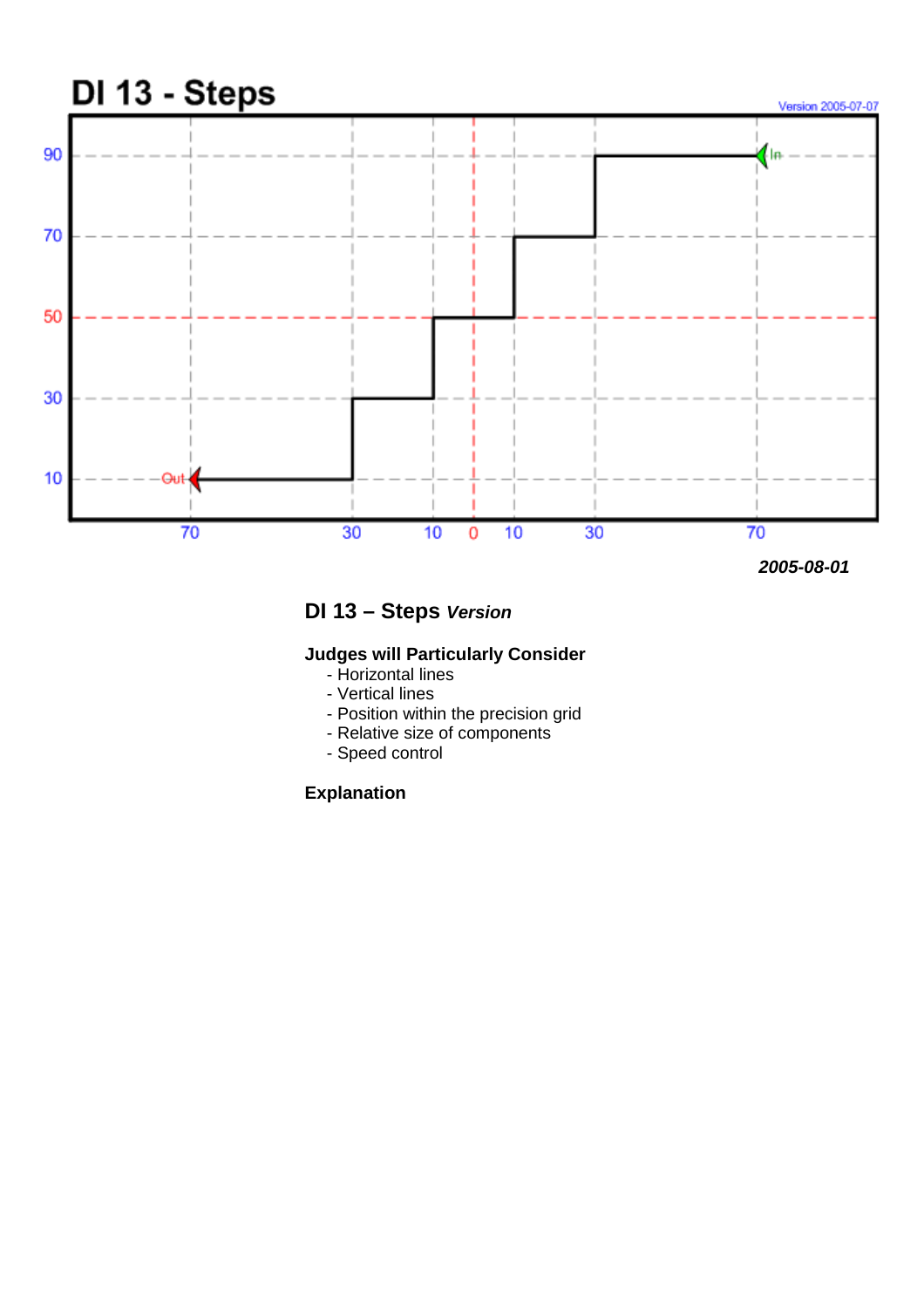

 **Version 2005-07-07** 

# **DI 15 - LSI**

## **Judges will Particularly Consider**

- Arcs
- Relative placement of components
- Lines
- 90° turns

## **Explanation**